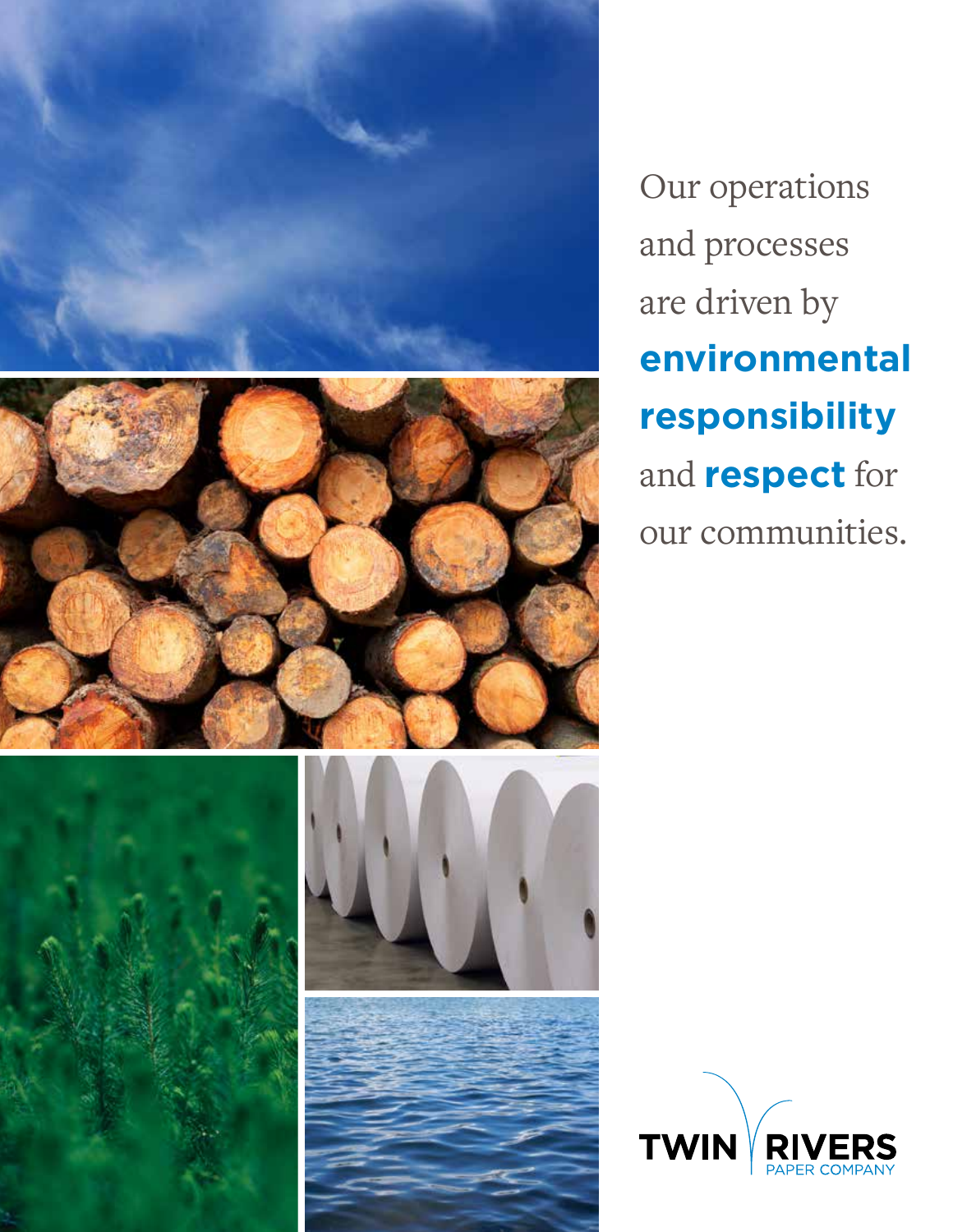## Foundation of Our Commitment

**Our environmental platform is built around a solid infrastructure and continued reinvestment into our business.**

# Aggressive Energy **Initiatives**

**Optimization of energy usage is our priority, pushing towards self-sufficiency and the reduction of fossil fuel utilization.**

## Sustainable Paper Portfolio

**It is critical to deliver paper product options engineered with responsibly sourced materials.**

Environmental sustainability plays an important role in our operations and processes.

We have established the supporting framework to bolster our belief in rigor, continuous improvement and transparency, aggressively tackling initiatives that push us to the forefront of environmental responsibility in our manufacturing.

• Meets comprehensive program standards for:

> ISO 14001 Environmental Management System (EMS)

Sustainable Forestry Initiative® (SFI® )

Forest Stewardship Council® (FSC® ) certifed by Rainforest Alliance

- Increased beneficial reuse rate by diverting solid process waste into energy production, composting and other value-added raw materials
- Expanded production of renewable thermal energy while reducing electrical consumption
- Reuse of water saves a million gallons a day (enough to fill one and a half Olympic-size swimming pool)
- Partnered with community to implement odor reduction technology

Minimizing waste and conserving our resources is a priority. Our cogeneration plant and recovery boiler primarily use carbon-neutral biomass and liquor to generate steam to power our mills. As a result, we continue to reduce greenhouse gas emissions annually.

Our operations teams work to reduce the production of solid waste and the usage of water and electricity, and seek innovative ways to recover heat and energy.

- Operate our boilers oil-free during normal production
- Derive 82% of our energy from carbon-neutral sources, up from 73% in 2006
- Divert 96% of our solid process waste from landfills, utilizing for energy production, composting, and to augment crop farming
- 64% GHG reduction since 2006

Customers can buy with confidence knowing our papers provide choices in fiber certification and recycled content. All of our products are certified to third party program standards, ensuring they are sourced responsibly throughout the supply chain.

We continue to expand our use of recycled fiber as we increase the amount of post-consumer waste we can process — up to 100% as our customers demand. And, once we make the product, our responsibility isn't finished.

- Procure fiber from controlled or certifed wood sources
- Utilize environmentally-safe Elementally Chlorine Free (ECF) technology to bleach pulp
- All of Twin Rivers' papers, pulp and lumber operations are certifed to Sustainable Forestry Initiative® (SFI®) fiber sourcing program standards
- Forest Stewardship Council® (FSC®) chain of custody (FSC®) certified papers are available upon request
- Produce papers with up to 100% post-consumer waste upon request
- Ability to manufacture products using unbleached fiber
- Fluorochemical-free packaging paper options available

**Sustainability is critical.** We work continuously to **optimize our operations**, pursue **energy self-sufficiency** and offer **responsible product options.**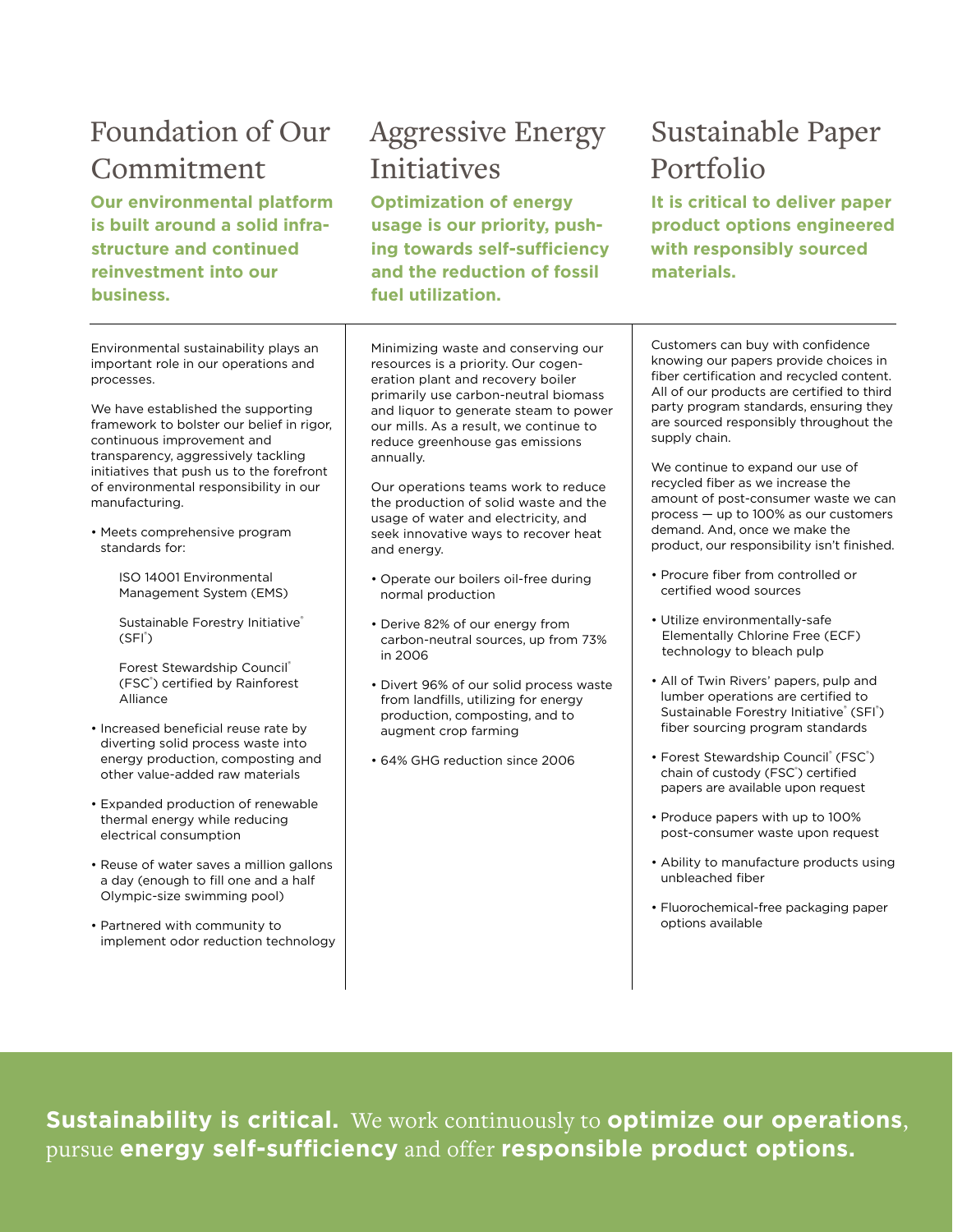# We are committed to remaining **reliable partners** with our customers and **stewards of our environment.**

#### GREENHOUSE GAS (GHG) EMISSIONS

The decreased usage of fossil fuels has led to a signifcant reduction in greenhouse gases and our overall carbon footprint.

#### USAGE OF CARBON-NEUTRAL ENERGY

We continue to increase the amount of energy derived from carbon-neutral energy sources such as biomass and liquor.



#### OPERATIONS ENVIRONMENTAL SUMMARY

Our environmental platform is thorough with sustainability initiatives woven through all aspects of our business.

| TIONS<br>√<br>R∕<br>증                          | EMS                                                                              | ш<br>Š<br>m<br>z<br><b>Eggs</b> | BENEFICIALLY<br>REUSED WAST | $\frac{z}{2}$<br>FIBER<br>CERTIFIO                                                  | ENERGY<br>PRIMARY<br>SOURCE                 | RECYCLED<br>CONTENT        |
|------------------------------------------------|----------------------------------------------------------------------------------|---------------------------------|-----------------------------|-------------------------------------------------------------------------------------|---------------------------------------------|----------------------------|
| PULP MILL:<br>Edmundston,<br>New Brunswick     | ISO 14001:2004                                                                   | 100%                            | 92%                         | SFI <sup>®</sup> fiber sourcing<br>procurement<br>FSC <sup>®</sup> chain of custody | 82%<br>carbon-neutral<br>(biomass & liquor) | N/A                        |
| PAPER MILL:<br>Madawaska, Maine                | ISO 14001:2004                                                                   | 100%                            | 99%                         | SFI <sup>®</sup> fiber sourcing<br>procurement<br>FSC <sup>®</sup> chain of custody | 82%<br>carbon-neutral<br>(biomass & liquor) | up to 100%<br>upon request |
| LUMBER MILL:<br>Plaster Rock,<br>New Brunswick | SFI <sup>*</sup> wood<br>procurement and<br>Heat Treating (HT)<br>certifications | 100%                            | 94%                         | SFI <sup>®</sup> fiber sourcing<br>procurement                                      | 100% carbon-neutral<br>(biomass)            | N/A                        |